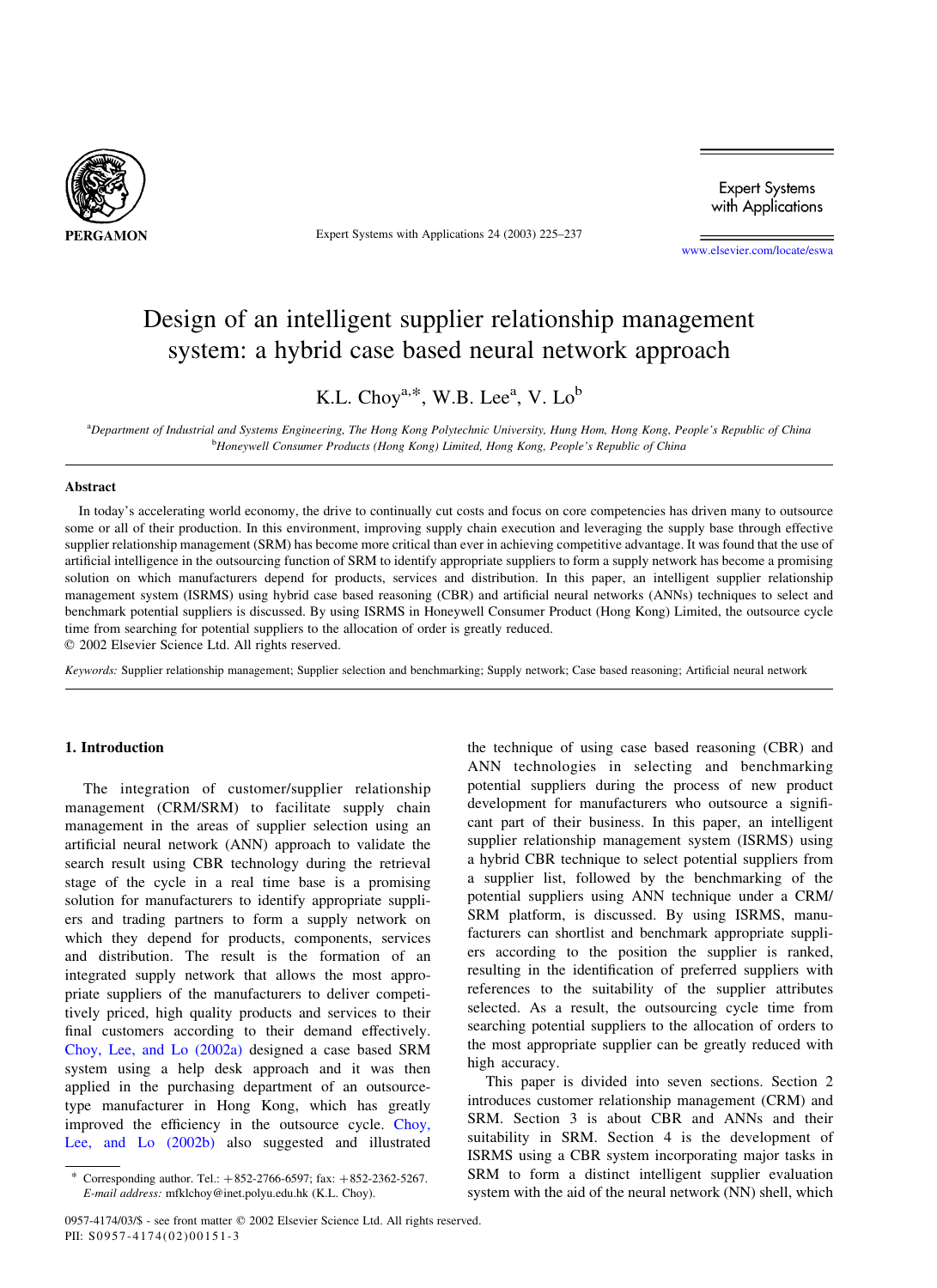is important for manufacturers wishing to outsource operations to reliable, suitable suppliers and business partners. The procedures for constructing the CBR based supplier selection module and NN based supplier benchmarking module, which are the critical issue for the success of ISRMS, are also detailed in this section. Section 5 is about the application case study, results and benefits by using ISRMS as an intelligent supplier relationship management system in the purchasing department of Honeywell Consumer Product (Hong Kong) Limited, to aid the conventional human reasoning process of suppliers selection. Finally a conclusion of the application of ISRMS in general is made in Section 6.

### 2. Customer relationship management and supplier relationship management (CRM/SRM)

Customer Relationship Management (CRM) is a process by which a company maximizes customer information in an effort to increase loyalty and retain customers' business over their lifetimes. The primary goals of CRM are to (a) build long term and profitable relationships with chosen customers, (b) get closer to those customers at every point of contact, and, (c) maximize the company's share of the customer's wallet ([Shaw, 2001](#page--1-0)). Simply stated, CRM is about finding, getting, and retaining customers. It is at the core of any customer-focused business strategy and includes the people, processes, and technology questions associated with marketing, sales, and service. CRM allows the formation of individualized relationships with customers, with the aim of improving customer satisfaction and maximizing profits, identifying the most profitable customers and providing them with the highest level of service. Moreover, in the Internet age, CRM accesses new markets throughout the world wide web (www) to access world class capabilities and consequently increase the commoditization by shortening the product life cycle, and eroding margins. In summary, CRM is focused on leveraging and exploiting the interaction with the customer to maximize customer satisfaction, ensure return business, and ultimately enhance profitability for all.

It is found that the first wave of CRM processes focused on sales force, customer and field service automation, with a heavy emphasis on data access and transaction efficiency by

building out associated data infrastructures (data warehouses, segmented data marts, etc.). However, as each division within global enterprises initiated customer-related data projects on their own, they neglected acquiring supports from the company's suppliers effectively, who have become members in the company's supply chain.

As the trend toward use of technology to drive competitive advantage has taken root, visionary manufacturers are starting to take advantage of a new competitive opportunity called SRM. [Herrmann and](#page--1-0) [Hodgson \(2001\)](#page--1-0) defined SRM as a process involved in managing preferred suppliers and finding new ones whilst reducing costs, making procurement predictable and repeatable, pooling buyer experience and extracting the benefits of supplier partnerships. It is focused on maximizing the value of a manufacturer's supply base by providing an integrated and holistic set of management tools focused on the interaction of the manufacturer with its suppliers. In fact there is an interesting and satisfying symmetry between the role of CRM and the role of SRM in the manufacturing environment as illustrated in Fig. 1, which shows an enterprise applications architecture linking customers with the supply bases. As companies recognize the value of managing their supply base as a competitive weapon, SRM becomes the single most important technology investment they can make to ensure that supply chain transformation they are driving is successful [\(Herrmann](#page--1-0) [& Hodgson, 2001\)](#page--1-0). In fact, SRM improves the flow of product demand and supply information throughout the supply chain by four kind of activities. They are indirect and direct procurement, sourcing, and trading exchange. In fact, by integrating CRM with SRM properly through the process of product design and development, and the application of supply chain management under the platform of an ERP system, SRM solutions can provide significant competitive advantage by delivering value in three important areas: (1) dramatic cost savings, (2) increasing flexibility and responsiveness to customer requirements, and (3) substantially faster cycle times. Together these benefits can lead to meaningful faster time to market share in the course of the product life cycle based on customer demand with a maximum degree of customization.



Fig. 1. Enterprise applications architecture.